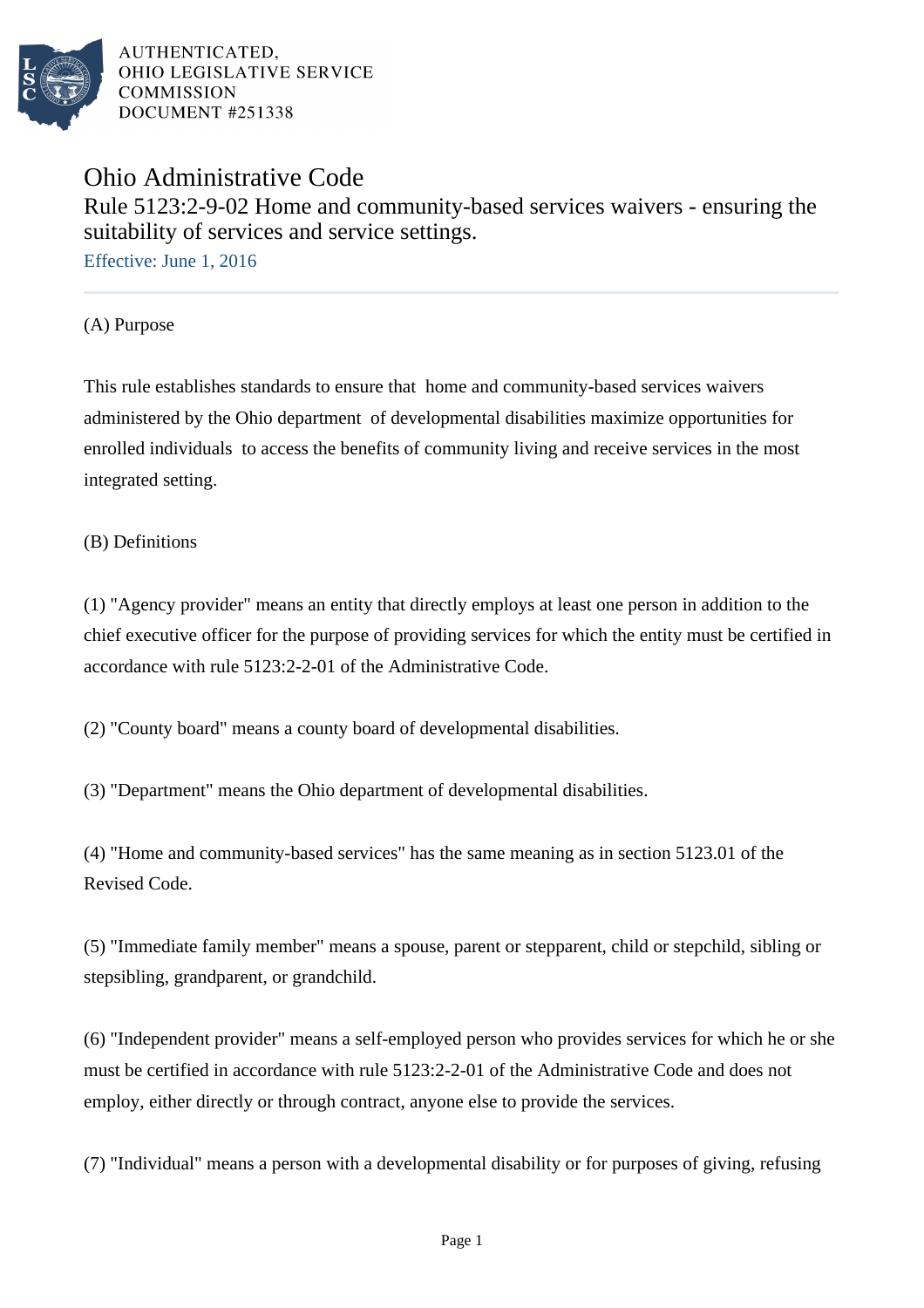

to give, or withdrawing consent for services, his or her guardian in accordance with section 5126.043 of the Revised Code or other person authorized to give consent.

(8) "Individual service plan" means the written description of services, supports, and activities to be provided to an individual.

 $(9)$  "Individual-specific expenses" means standard monthly costs other than rent (e.g., household goods and supplies, food, minor equipment, and medical equipment) that are not reimbursable through medicaid, that are paid by the individual to the landlord, and that have been identified as needed and requested by the individual to be provided by the landlord.

(10) "Intermediate care facility for individuals with intellectual disabilities" has the same meaning as in section 5124.01 of the Revised Code.

 $(11)$  "Landlord" means the owner, lessor, or agent of the owner contracted by the owner to manage the premises or to receive rent or room costs in accordance with a residency agreement meeting the requirements set forth in paragraph (F) of this rule or a lease.

 $(12)$  "Lease" means a written rental agreement meeting the requirements for rental agreements set forth in Chapter 5321. of the Revised Code.

(13) "Living unit" means a dwelling place or any self-contained area or part thereof that comprises complete living facilities for a family, an individual, or a group of individuals, including space and fixtures for sleeping, cooking, eating, living, bathing, and sanitation.

(14) "Natural supports" means the personal associations and relationships typically developed in the community that enhance the quality of life for individuals. Natural supports may include family members, friends, neighbors, and others in the community or organizations that serve the general public who provide voluntary support to help an individual achieve agreed upon outcomes through the individual service plan development process.

(15) "Provider-controlled residential setting" means a residence where the landlord is: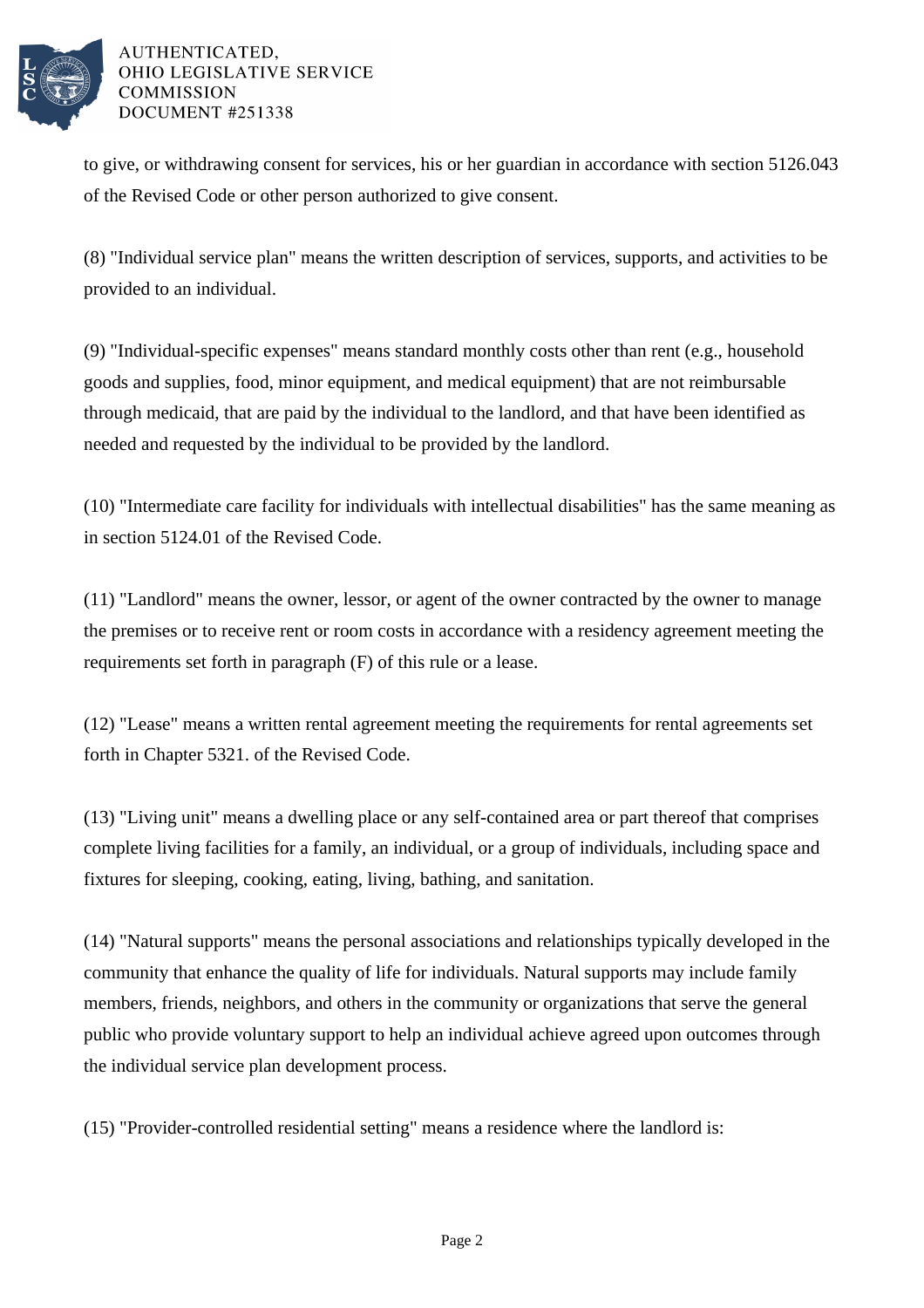

(a) An entity that is owned in whole or in part by the  $\cdot$  individual's independent provider;

(b) An immediate family member of the individual's independent provider;

(c) An immediate family member of an owner or a management employee of the individual's agency provider;

(d) Affiliated with the individual's agency provider, meaning the landlord:

(i) Employs a person who is also an owner or a management employee of the agency provider; or

(ii) Has, serving as a member of its board, a person who is also serving as a member of the board of the agency provider;

(e) An entity that is owned in whole or in part by an owner or a management employee of the individual's agency provider; or

(f) An owner or a management employee of the individual's agency provider.

(16) "Rent" means the standard charge to the individual to cover the individual's use of the property, living space, and structure, and where applicable, the appliances, utilities, and furniture.

(17) "Residency agreement" means a written agreement between an individual and a landlord which establishes or modifies the terms, conditions, rules, or any other provisions concerning the use and occupancy of a residence. A residency agreement is not required when the use and occupancy of the residence is subject to a lease.

(18) "Residential facility" means a residential facility licensed by the department in accordance with section 5123.19 of the Revised Code other than an intermediate care facility for individuals with intellectual disabilities.

(19) "Roommate" means a person with whom one shares a bedroom.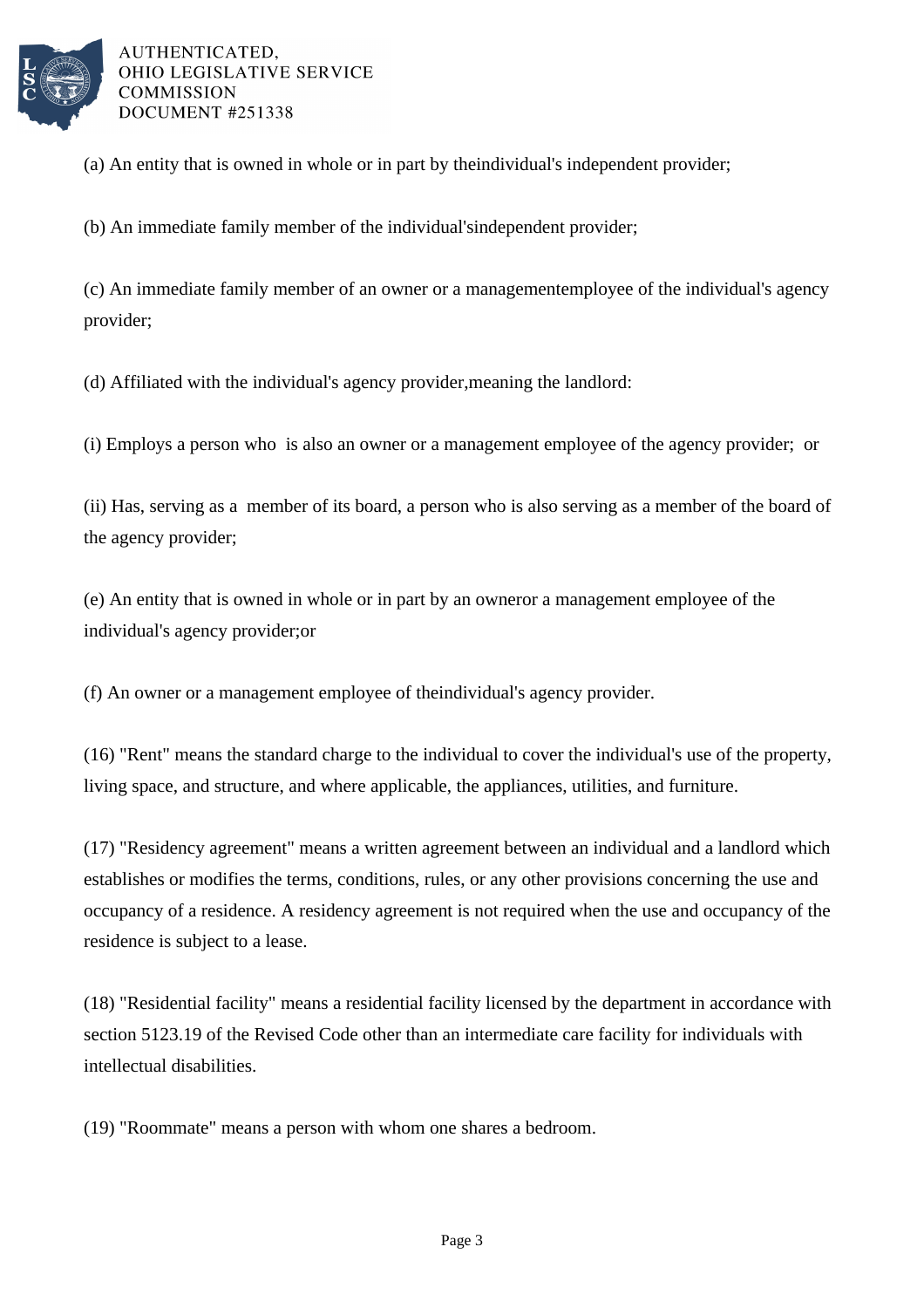

(20) "Service and support administrator" means a person, regardless of title, employed by or under contract with a county board to perform the functions of service and support administration and who holds the appropriate certification in accordance with rule 5123:2-5-02 of the Administrative Code.

(C) Home and community-based services

(1) The purpose of home and community-based services is to support full community participation and achievement of individual-specific outcomes. An individual receiving services shall have opportunities to access age-appropriate activities, engage in meaningful employment and non-work activities, and pursue activities with persons of his or her choosing and in settings not created exclusively for individuals with disabilities.

(2) The service and support administrator shall provide the individual with a description of all services and service setting options available through the waiver in which the individual is enrolled. Each individual shall be afforded the opportunity to choose among services or a combination of services and settings that address the individual's assessed needs in the least restrictive manner, promote the individual's autonomy, and minimize the individual's dependency on paid support staff. Services and service setting options (such as technology-based supports, intermittent or drop-in staffing, shared living arrangements, and integrated employment services) with potential to enable the individual to live and work in non-congregate settings shall be explored in accordance with the individual's assessed needs, before congregate settings are considered.

(3) The individual shall receive home and community-based services that:

(a) Are appropriate to meet the individual's assessed needs and desired outcomes identified in the individual service plan;

(b) Supplement and not supplant existing natural supports;

(c) Support the individual in the least restrictive and most cost-effective manner available; and

(d) Are not otherwise available through other resources, including: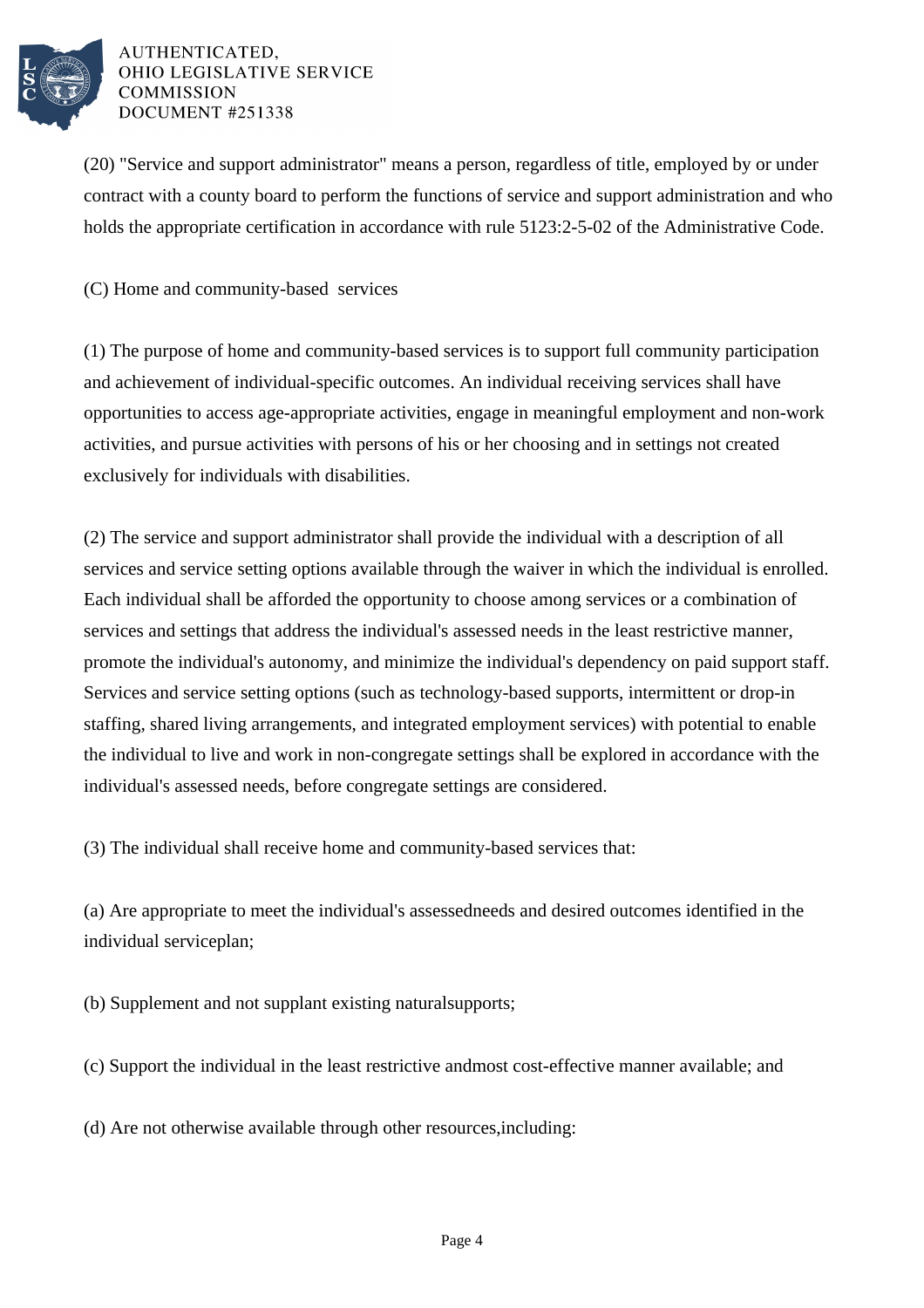

(i) Unpaid supports;

(ii) Private insurance;

(iii) Community resources:

(iv) Special education or related services as defined in section 602 of the Individuals with Disabilities Education Improvement Act of 2004, 20 U.S.C. 1401, as in effect on the effective date of this rule;

(v) Vocational rehabilitation services funded under section 110 of the Rehabilitation Act of  $1973$ , 29 U.S.C. 730, as in effect on the effective date of this rule;

(vi) Medicare; or

(vii) The medicaid state plan.

(4) Home and community-based services funds shall not be used to provide modifications to the physical structure of a residential facility unless the modifications are necessary to meet the needs of an established resident of the residential facility or the modifications are portable and clearly identified as the property of the individual.

(5) Except for the provision of short-term respite services as approved by the centers for medicare and medicaid services, home and community-based services shall not be provided in:

(a) Hospitals;

(b) Institutions for mental diseases;

(c) Intermediate care facilities for individuals with intellectual disabilities;

(d) Nursing facilities; or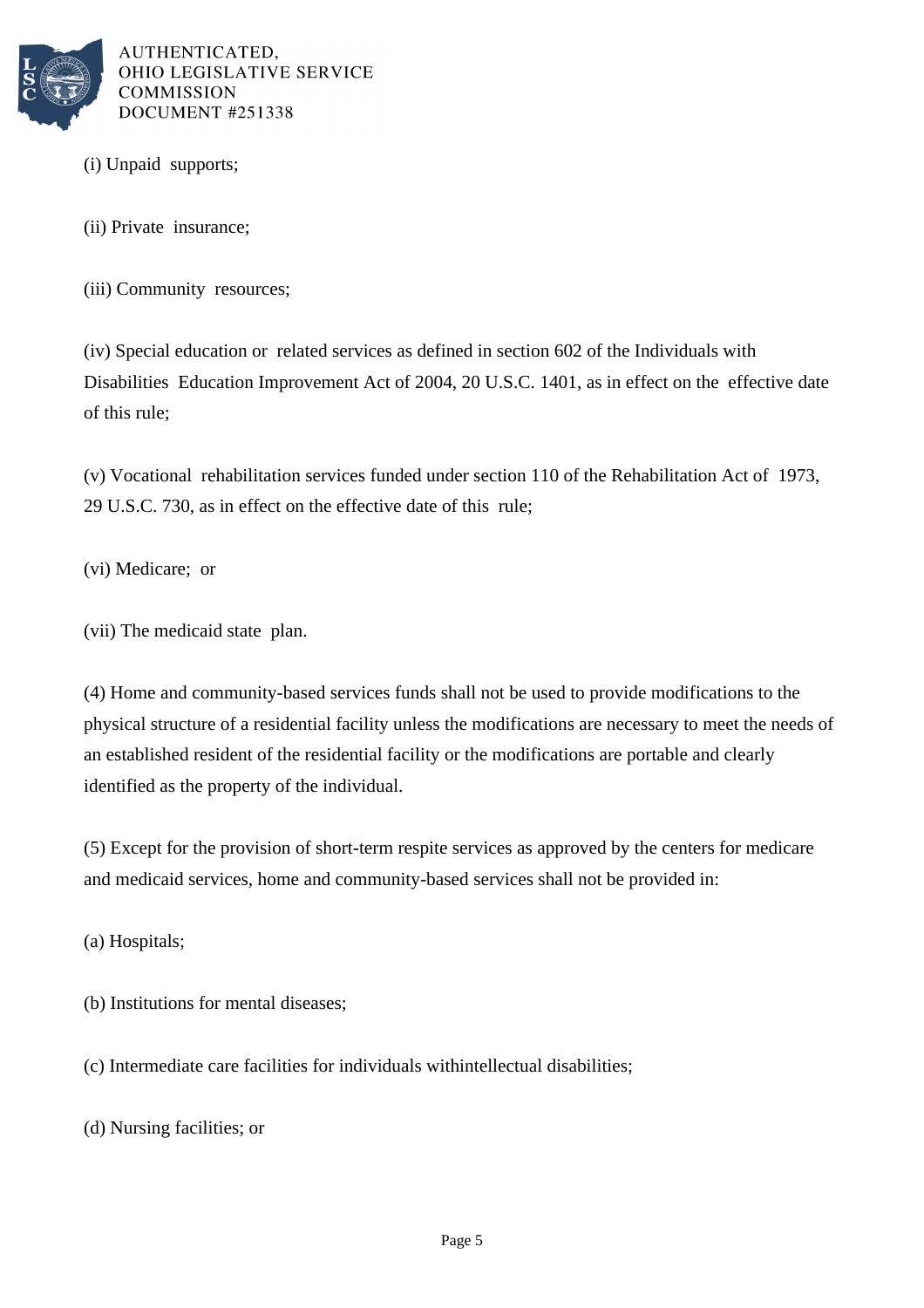

(e) Other locations that have been determined by the secretary of the United States department of health and human services or the department as having the qualities of an institution and the effect of isolating individuals from the broader community.

(6) Absent a determination by the centers for medicare and medicaid services that the settings are suitable, home and community-based services shall not be provided in:

(a) Settings located in a building that is a publicly-operated or privately-operated facility that also provides inpatient institutional treatment; or

(b) Settings located in a building on the grounds of or immediately adjacent to a publicly-operated facility that provides inpatient institutional treatment.

(D) Requirements for providers of home and community-based services

A provider of home and community-based services shall:

(1) Meet the requirements set forth in Chapter 5123:2-9 of the Administrative Code for the services delivered; and

(2) Deliver services in accordance with each individual's choices, preferences, and needs and in a manner that supports each individual's full participation in his or her community as identified in the individual service plan.

(E) Requirements for individuals enrolled in home and community-based services waivers

An individual enrolled in a home and community-based services waiver shall:

(1) Communicate, as applicable, to the independent provider and/or assigned staff of the agency provider and the agency provider management staff, personal preferences about the duties, tasks, and procedures to be performed;

(2) Communicate to the service and support administrator any significant change that may affect the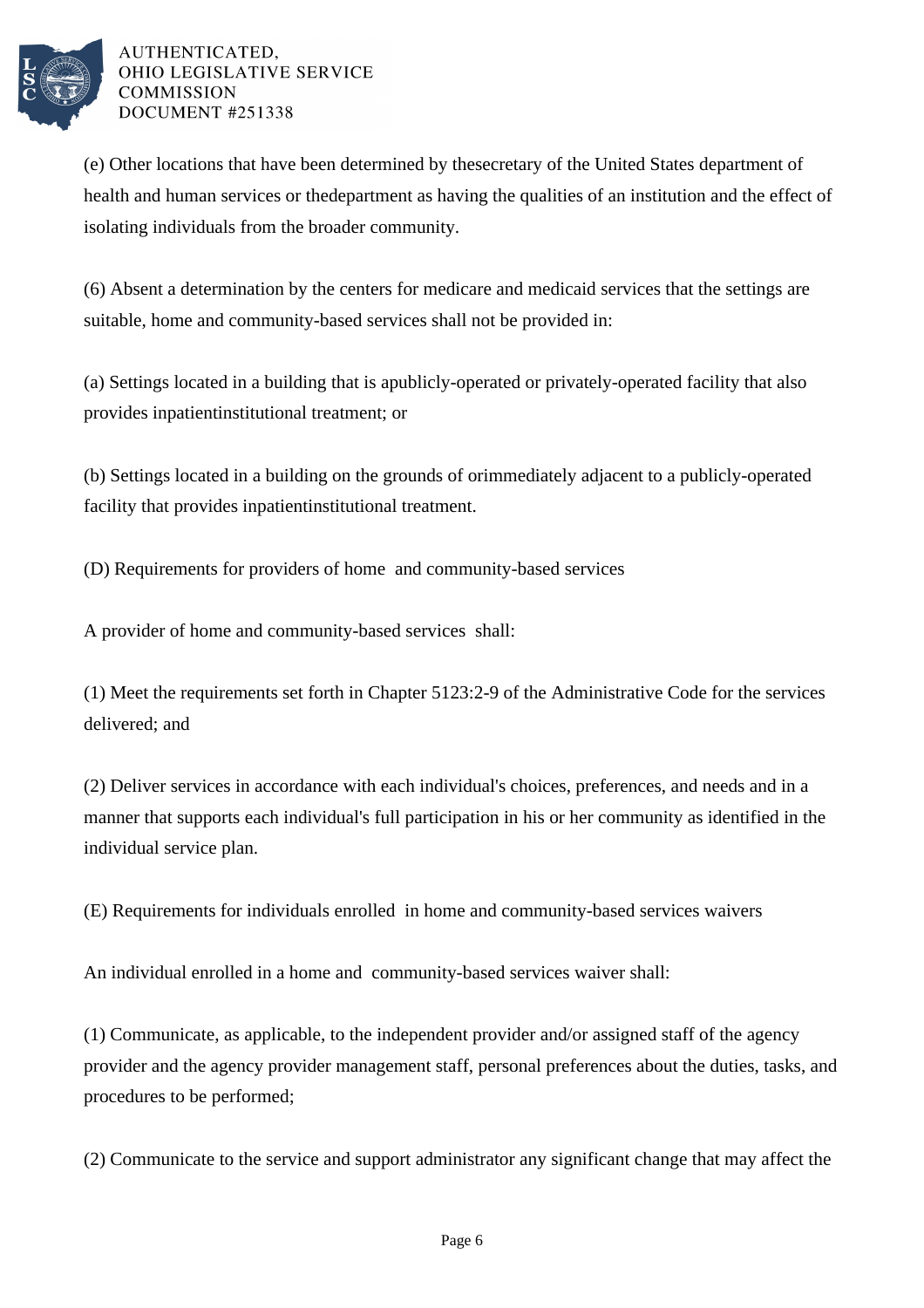

provision of services or result in a need for more or fewer hours of service or different types of service;

(3) Use services in accordance with his or her individual service plan; and

(4) Cooperate with the county board in the county board's performance of medicaid local administrative authority in accordance with section 5126.055 of the Revised Code.

(F) Requirement for residency agreement or lease

(1) Each individual living in a residential facility or a provider-controlled residential setting shall have a residency agreement that meets the requirements set forth in paragraph  $(F)(3)$  of this rule or a lease consented to by both the individual and the landlord.

(2) When the individual and the landlord enter into a lease, the lease shall not have terms contradictory to the provisions set forth in paragraph  $(F)(3)(f)$  of this rule.

(3) When the individual and the landlord enter into a residency agreement, the residency agreement shall include:

(a) Name and contact information of the landlord.

(b) A statement that the residence is, as applicable, a residential facility or a provider-controlled residential setting that includes an explanation of the relationship between the landlord and the provider of residential services.

(c) In a residential facility, a statement regarding whether or not the individual may choose a provider other than the residential facility to deliver services.

(d) In a provider-controlled residential setting, a statement that the individual may choose any provider to deliver services without changing the terms of the residency agreement.

(e) A statement that the landlord: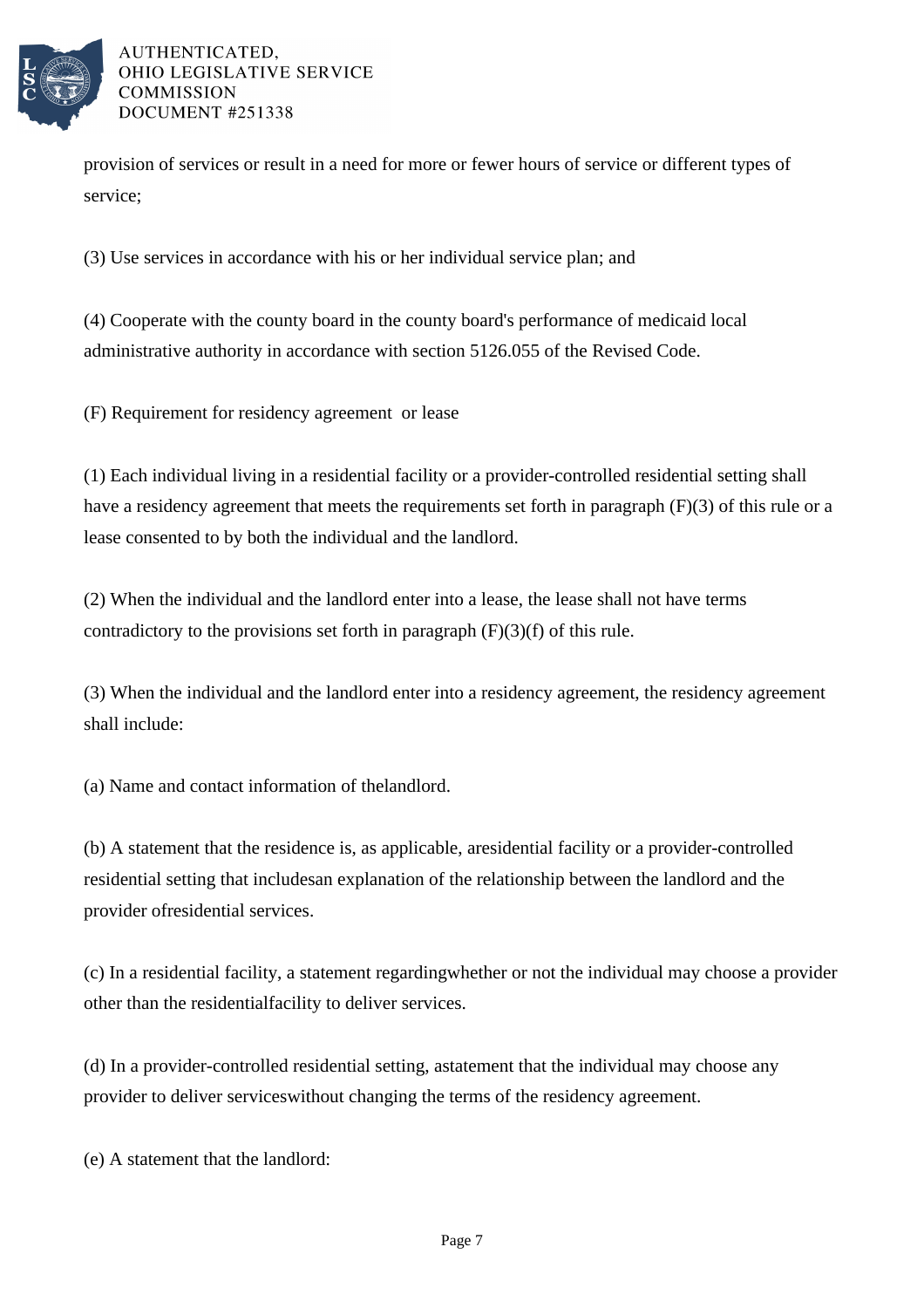

(i) Is responsible for maintaining in good working order all electrical, plumbing, sanitary, heating, ventilating, and air conditioning systems;

(ii) Shall ensure barrier-free ingress and egress to and from the residence by individuals residing in the residence;

(iii) Is responsible for keeping the residence in a safe condition that meets local health and safety codes; and

(iv) Has a right to reasonable access to the residence in order to complete the terms of the residency agreement.

(f) Unless otherwise specified in the individual service plan, a statement that the individual:

- (i) Has a right to select his or her roommates;
- (ii) Has a right to privacy and security including locks and keys to his or her living unit;
- (iii) Has a right to decorate his or her living unit;
- (iv) Has a right to have visitors of his or her choosing at any time;
- (v) Has the freedom and support to control his or her schedule and activities; and
- (vi) Has a right to access food at any time.

 $(g)$  A statement that the individual is responsible for timely monthly payment of the rent or his or her share of the rent, as applicable, to the landlord. When determined to be appropriate by the individual with the support of the team, the residency agreement may designate a person or responsible party to ensure timely payment to the landlord.

(h) The rent amount which: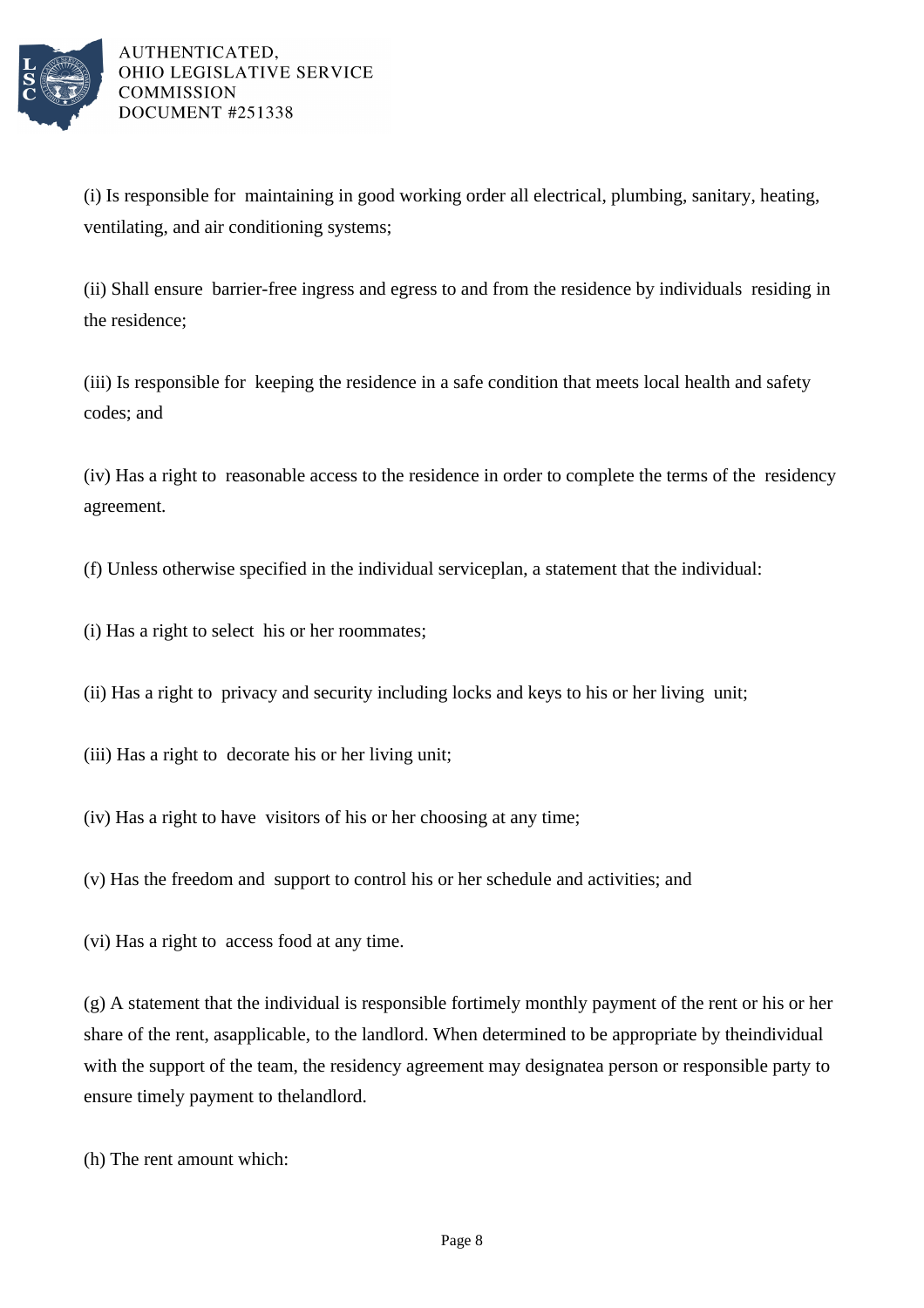

(i) Shall be reasonable and comparable to community standards;

(ii) Shall be determined based upon the accommodations provided and not upon an individual's assets, resources, or ability to pay;

(iii) In a residential facility, shall include the cost of providing furnishings, equipment, and supplies required by Chapter 5123:2-3 of the Administrative Code; and

(iv) Shall not include items that are reimbursable under the medicaid program.

(i) Individual-specific expenses:

(i) Which shall reflect only items that are available exclusively from the landlord and determined to be needed by the individual with the support of his or her team;

(ii) Which shall reflect only items that the individual has been unable to access or utilize through other available resources; and

(iii) The cost of which may be shared equally when two or more residents agree to share use of the item.

 $(i)$  A statement that the individual has a right to terminate the residency agreement:

(i) Without cause upon thirty-day advance written notice to the landlord unless the individual and the landlord mutually agree in writing to an alternative plan; or

(ii) With cause upon five-day advance written notice to the landlord if the landlord has breached an obligation or failed to satisfy required conditions under the residency agreement.

(k) In a provider-controlled residential setting, a statement that the landlord has a right to terminate the residency agreement: